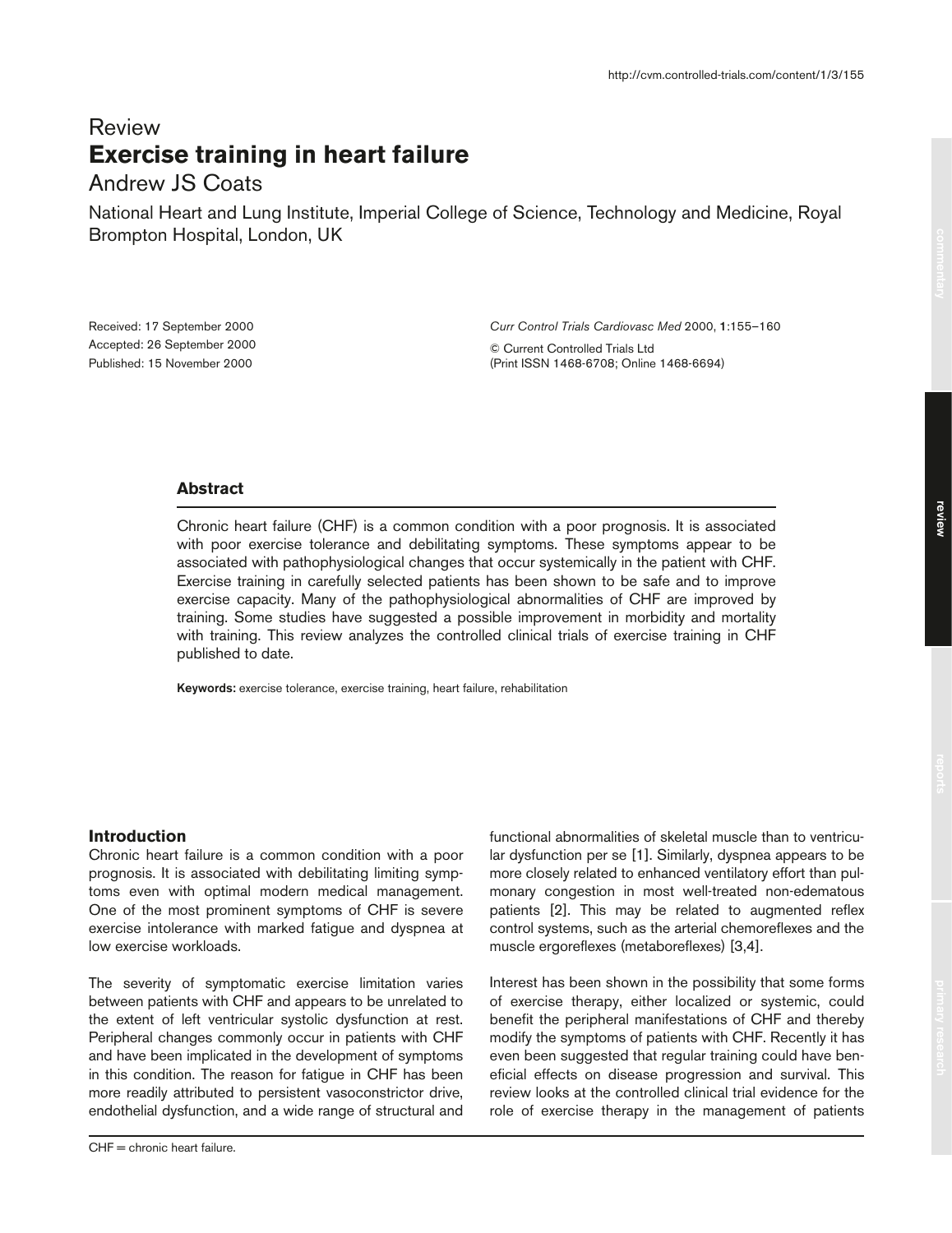| י<br>הוא המונח המונח המונח המונח המונח המונח המונח המונח המונח המונח המונח המונח המונח המונח המונח המונח המונח המונ<br>המונח המונח המונח המונח המונח המונח המונח המונח המונח המונח המונח המונח המונח המונח המונח המונח המונח המונח |
|------------------------------------------------------------------------------------------------------------------------------------------------------------------------------------------------------------------------------------|
|                                                                                                                                                                                                                                    |
|                                                                                                                                                                                                                                    |
|                                                                                                                                                                                                                                    |
|                                                                                                                                                                                                                                    |
|                                                                                                                                                                                                                                    |
| <br> <br> <br> <br>                                                                                                                                                                                                                |
|                                                                                                                                                                                                                                    |
| $\frac{1}{2}$                                                                                                                                                                                                                      |
|                                                                                                                                                                                                                                    |
| ï                                                                                                                                                                                                                                  |
| Ē                                                                                                                                                                                                                                  |
|                                                                                                                                                                                                                                    |
|                                                                                                                                                                                                                                    |
|                                                                                                                                                                                                                                    |
|                                                                                                                                                                                                                                    |
|                                                                                                                                                                                                                                    |
| ֧֖֖֖֖֖֖֖֖֖֧֚֚֚֚֚֚֚֚֚֚֚֝֬ <u>֟</u><br>֧֪֪֪֪֪֪֪֪֪֪֪֪֪֖֩֩                                                                                                                                                                             |
| ì                                                                                                                                                                                                                                  |
|                                                                                                                                                                                                                                    |
|                                                                                                                                                                                                                                    |
| ndomized controlled parallel<br>ì                                                                                                                                                                                                  |
|                                                                                                                                                                                                                                    |
|                                                                                                                                                                                                                                    |
|                                                                                                                                                                                                                                    |

| Table 1                |                                                                                                                          |                                                                                                                                                                                                              |                                                                                                                                                                                                                             |
|------------------------|--------------------------------------------------------------------------------------------------------------------------|--------------------------------------------------------------------------------------------------------------------------------------------------------------------------------------------------------------|-----------------------------------------------------------------------------------------------------------------------------------------------------------------------------------------------------------------------------|
|                        | Randomized controlled parallel group trials of exercis                                                                   | e training in patients with impaired left ventricular function                                                                                                                                               |                                                                                                                                                                                                                             |
| Authors                | U                                                                                                                        | Exercise Program                                                                                                                                                                                             | Outcome versus Control                                                                                                                                                                                                      |
| Jette 1991 [17]        | LVEF 31-50%<br>Control $n=10$<br>Control $n=10$<br>1. LVEF<30%<br>$ExT n = 11$<br>$ExT n = 8$<br>$\overline{\mathbf{N}}$ | p.m. - walk (graded paths) 30-60 min<br>cycle 15 min at 70-80% max HR<br>week at 70-80% max HR<br>Supervised in hospital<br>calisthenics 30 min<br>$am. - run 5 min \times 3/$<br>for 4 weeks                | Peak $\mathrm{VO}_2$ increased by 221 ml/min (P $<$ 0.05)<br>Peak $VO_2$ increased by 85 ml/min ( $P=NS$ )<br>Peak WL increased by 13 W (P<0.05)<br>Peak WL increased by 9 W (P=NS)<br>LVEF 31-50% group<br>LVEF <30% group |
| Koch 1992 [15]         | 2. Control $n = 13$<br>1. $ExT n = 12$                                                                                   | 40 sessions over 90 days,<br>graded program                                                                                                                                                                  | QOL score increased by 52% (P<0.0001)                                                                                                                                                                                       |
| Belardinelli 1992 [18] | 1. ExT $n = 10$<br>2. Control $n = 10$                                                                                   | Cycle at 60% VO <sub>2peak</sub> x 3/week<br>Supervised 8 week program                                                                                                                                       | Peak O <sub>2</sub> uptake increased by 20% (P<0.001)<br>Ex tolerance increased by 45% (P<0.005)                                                                                                                            |
| Kostis 1994 [19]       | 1. Placebo $n=6$<br>2. Digoxin $n=7$<br>3. ExT $n=7$                                                                     | 60 min x 3-5/week at 50-60% max HR<br>behavioral sessions<br>Walk/row/cycle/stair climb<br>12 week program<br>Diet modification<br>Cognitive                                                                 | Ex tolerance increased by 182 s (P<0.05)                                                                                                                                                                                    |
| Kiilavuori 1995 [20]   | 2. Control $n = 12$<br>1. $ExT n = 8$                                                                                    | Cycle 30 min x 3/week at<br>Supervised for 3 months<br>$50 - 60%$ max $VO2$                                                                                                                                  | High frequency component of HR variability increased by 22-55% during the day<br>Ex tolerance increased by 71% at submaximal WL (P=0.01)<br>$(P=0.0001)$                                                                    |
| Hambrecht 1995 [21]    | $2.$ Control $n=10$<br>1. $ExT$ n=12                                                                                     | walk/calisthenics/ball games 60 min x 2/week<br>cycle 40 min/day at 70% max $\mathrm{VO}_2$<br>then home-based until 6 months:<br>10 min $\times$ 6/day at 70% max VO <sub>2</sub><br>Supervised for 3 weeks | Muscle mitochondria volume density increased (P<0.05)<br>Peak VO <sub>2</sub> increased by 31% (P<0.01)                                                                                                                     |
| Belardinelli 1995 [22] | 2. Control $n=19$<br>1. $ExT n = 36$                                                                                     | Cycle 40 min $\times$ 3/week at 60% max VO <sub>2</sub><br>Calisthenics warm up 15 min x 3/week<br>Supervised in hospital                                                                                    | Peak $VO_2$ increased by 12% ( $PC0.001$ )<br>Improved indices of diastolic function                                                                                                                                        |
| Hambrecht 1997 [23]    | ၜ<br>2. Control n=<br>1. Ext $n=9$                                                                                       | walk/calisthenics/ball games 60 min x 2/week<br>cycle 40 min/day at 70% max $\mathrm{VO}_2$<br>then home-based until 6 months:<br>10 min $\times$ 6/day at 70% max VO <sub>2</sub><br>Supervised for 3 weeks | mitochondrial size and number of cistae in skeletal muscle biopsies<br>Enhanced oxidative enzyme activity and improved                                                                                                      |
| Dubach 1997 [24]       | 1. ExT $n = 12$<br>2. Control $n = 13$                                                                                   | Cycle 40 min $\times$ 4/week at 80% max VO <sub>2</sub><br>Supervised for 8 weeks<br>Walk 60 min x 2/day                                                                                                     | Peak VO <sub>2</sub> uptake increased<br>Peak WL increased<br>Ex time increased                                                                                                                                             |
| Reinhart 1998 [25]     | $n = 25$                                                                                                                 | Cycle 40 min at 70-80% maximal exercise<br>capacity x 4/week and walk 2 x 1 h/day<br>8 week residential program                                                                                              | Increased maximal cardiac output and peak $O2$ uptake                                                                                                                                                                       |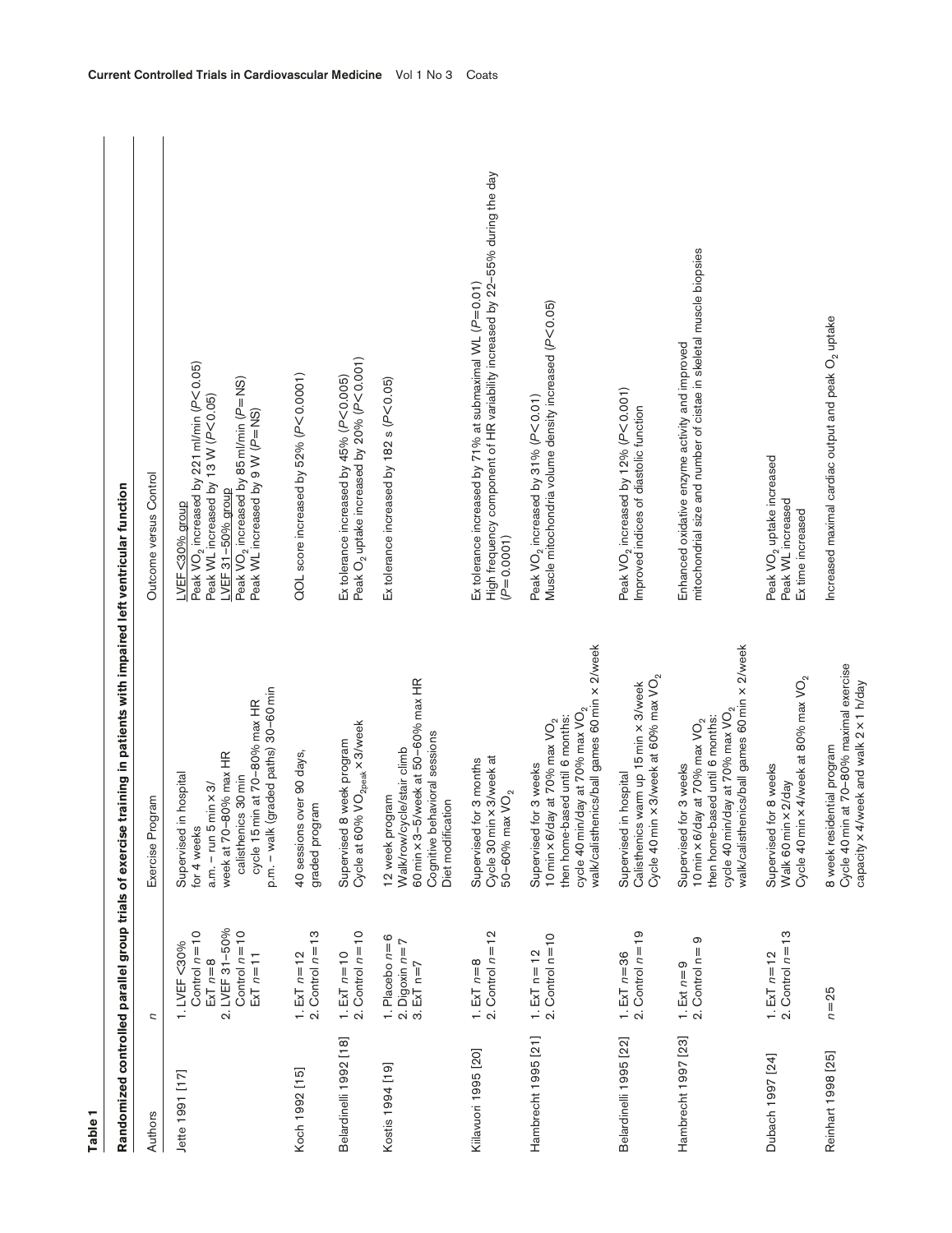| Table <sub>1</sub>                     |                                                          |                                                                                                                                                                                        |                                                                                                                                                                                                                                                                            |
|----------------------------------------|----------------------------------------------------------|----------------------------------------------------------------------------------------------------------------------------------------------------------------------------------------|----------------------------------------------------------------------------------------------------------------------------------------------------------------------------------------------------------------------------------------------------------------------------|
| Continued                              |                                                          |                                                                                                                                                                                        |                                                                                                                                                                                                                                                                            |
| Authors                                | U                                                        | Exercise Program                                                                                                                                                                       | Outcome versus Control                                                                                                                                                                                                                                                     |
| Wielanga 1998,<br>1999 [26,27]         | 1. ExT $n=41$<br>2. Control $n=39$                       | target heart rate (resting HR + 60%<br>difference between resting and maximum HR)<br>3 x 10 min cycle/walk/ball games 5 min rest<br>for 12 weeks<br>Supervised<br>Exercise at          | Feelings of being disabled decreased as shown by?<br>Anaerobic threshold increased by 12.5% (P<0.05)<br>Self-Assessment of General Well-Being (SAGWB)<br>Peak O <sub>2</sub> uptake not significantly changed<br>Ex time increased by $21.4\%$ (P<0.0001)                  |
| Callaerts-Vegh<br>1998 [28]            | 2. Control $n=8$<br>1. $ExT n=9$                         | 8 weeks intensive training                                                                                                                                                             | Urinary nitrate elimination decreased in controls but unchanged in ExT group<br>Peak O <sub>2</sub> uptake increased by 30.9%                                                                                                                                              |
| Willenheimer 1998 [29] 1. ExT $n = 22$ | 2. Control $n = 27$                                      | Supervised for 16 weeks. Interval training:<br>cycle 60 s at 80% $\rm{VO_{2max}}$ then 30 s rest<br>week 7-16 45 min x 3/week<br>week 0-7 15 min x 2/week                              | Peak ex WL increased by 7 W (P<0.01)                                                                                                                                                                                                                                       |
| Belardinelli 1999 [16]                 | 2. Control $n=49$<br>1. ExT $n=50$                       | 2 sessions/week: 20 min stretching exercises;<br>Supervised 12 month maintenance program:<br>Cycle at 60% VO <sub>2peak</sub> x 3/week<br>8 week program<br>40 min cycle<br>Supervised | Lower mortality (n = 9 versus $n=20$ , RR = 0.37; 95% Cl, 0.17 to 0.84; $P=$ 0.01)<br>Fewer hospital readmissions for heart failure (5 versus 14; RR=0.29; 95% CI,<br>Peak O <sub>2</sub> uptake increased by 18% at 2 months (P<0.001)<br>$0.11$ to $0.88$ ; $P = 0.02$ ) |
| Sturm 1999 [30]                        | $n = 26$                                                 | 12 weeks of 50% maximal exercise capacity<br>aerobics/week and 50 min cycle/week<br>training progressing to 100 min step                                                               | Peak O <sub>2</sub> uptake increased by 23.3% (P=0.001<br>Peak WL increased by 26% (P=0.0001)                                                                                                                                                                              |
| Keteyian 1999 [31]                     | 2. Control $n=22$<br>1. $ExT n = 21$                     | Warm up 5 min, cool down 11 min 33 min x 3/week<br>at 60-80% max HR (11 min x 3 ergometers:<br>arm, treadmill) x 24 weeks<br>cycle, row,                                               | Improved chronotropic response to exercise<br>Peak $O_2$ uptake increased ( $P<$ 0.05)                                                                                                                                                                                     |
| Quittan 1999 [32]                      | $1. n = 25$                                              | h/week<br>Aerobics 3                                                                                                                                                                   | Improved QOL (P=0.0001), physical role fulfillment (P=0.001), physical (P=0.02)<br>Peak $O_2$ uptake and ex time increased ( $P$ <0.01)<br>and social (P=0.0002) functioning                                                                                               |
| Hambrecht 2000 [33]                    | 2. Control $n=37$<br>1. $ExT n = 36$                     | 2 weeks x 10 min cycle 4-6/week followed by<br>6 months home-based cycle x 20 min at 70%<br>peak O <sub>2</sub> uptake                                                                 | LVEF increased from 0.30 to 0.35 $(P=0.003)$<br>Peak ex TPR decreased (P=0.003)<br>NYHA class improved<br>Ex time increased                                                                                                                                                |
|                                        | ex=exercise, ExT=exercise training, HR=heart rate, LVEF= | $\overline{QOL}$ = quality of life, RR = relative risk, TPR = total peripheral resistance, WL = work load                                                                              | eft ventricular ejection fraction, NYHA = New York Heart Association functional class, peak O <sub>2</sub> uptake = peak oxygen consumption,                                                                                                                               |

http://cvm.controlled-trials.com/content/1/3/155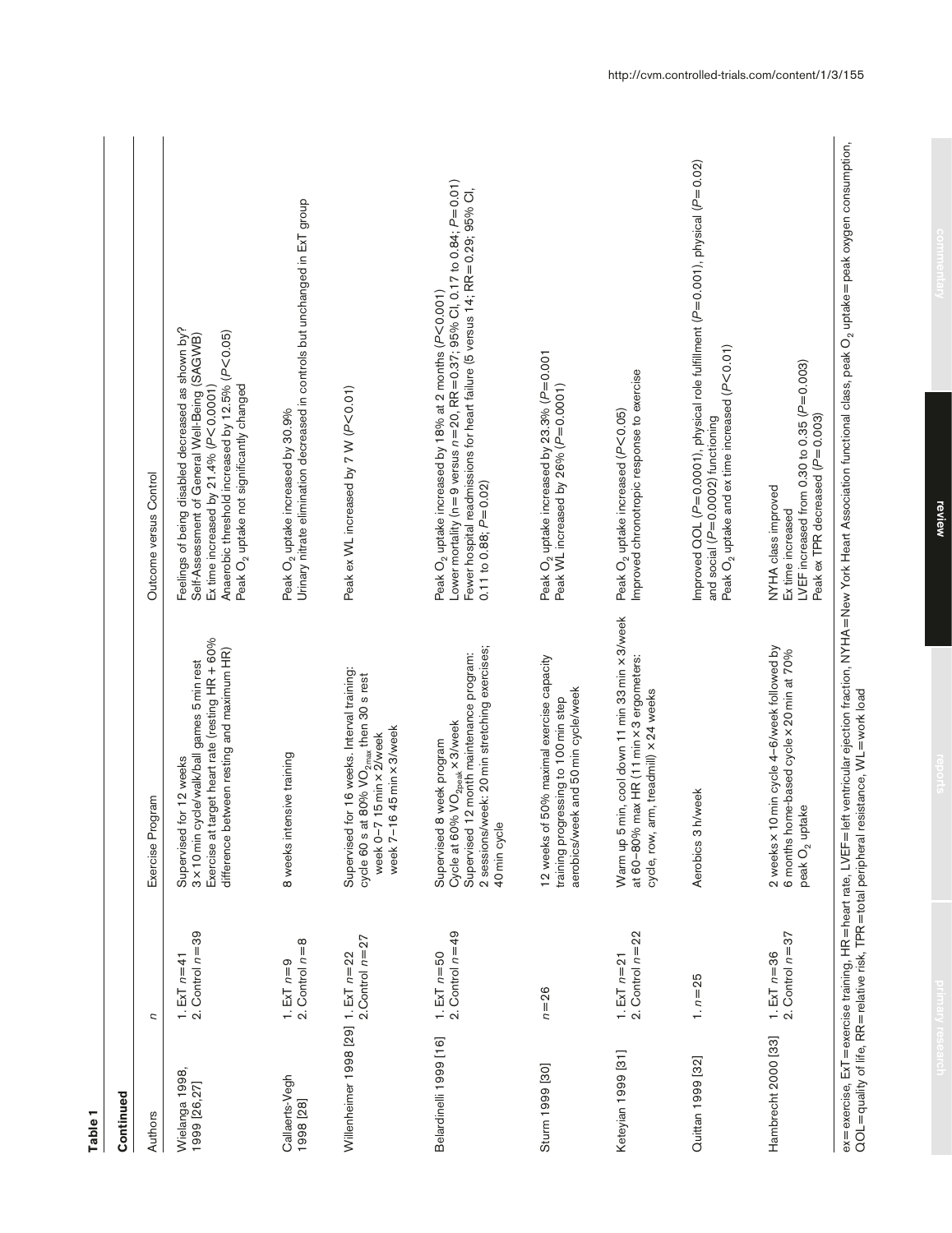with CHF. It will concentrate on generalized exercise training programs and will not look at selective respiratory muscle training.

The beneficial effects of exercise training in cardiac patients without symptomatic heart failure have been well described and will not be reviewed here. This review focuses on the evidence for training as a therapeutic option in patients with stable symptomatic CHF and refers specifically to studies on post-infarct left ventricular dysfunction or selective muscle training where necessary.

#### **Exercise training in chronic heart failure**

Participation in an exercise program was historically considered to be ill-advised for patients with significant left ventricular impairment. Until the late 1980s, avoidance of physical exercise was the standard recommendation for all patients suffering from heart failure. This was initially challenged by uncontrolled studies that showed that selected patients with significantly impaired left ventricular function could increase their exercise tolerance after a period of exercise training [5,6,7]. There was no detectable deterioration in left ventricular function in patients included in these studies.

It was not until the end of the 1980s that reports were published showing that physical training could increase exercise capacity in patients with CHF. Sullivan and colleagues [8,9] found that patients with severe left ventricular dysfunction, some of whom had previously suffered heart failure, improved their maximal exercise performance after a prolonged regime of physical training. They demonstrated an increased blood flow to exercising muscle and an increased ability of skeletal muscle to extract oxygen from the nutritive blood flow. Ventilatory function was also improved, with a reduction in the respiratory exchange ratio at sub-maximal exercise and a delay in the anaerobic threshold. These authors showed no improvement in exercise cardiac output, so the training-induced benefits appeared to be mainly caused by peripheral adaptations.

The beneficial effects of training were confirmed in a controlled cross-over trial in 11 patients with stable class II-III CHF [10]. These carefully selected patients could exercise without serious ventricular arrhythmias and had no other medical condition that limited their exercise tolerance. After baseline evaluation and familiarization with laboratory procedures, all patients completed 8 weeks of exercise training and 8 weeks without exercise in a randomized cross-over study. The training regime produced a 20–25% increase in exercise tolerance and peak oxygen consumption. There was also a significant reduction in questionnaire-rated symptoms attributable to heart failure and a coincident increase in the extent and ease of performing daily activities. Since these early reports, numerous trials of similar design have confirmed these benefits and have shown many additional advantages of training in patients with heart failure. The

randomized trials of parallel group design are summarized in Table 1 and those of cross-over design are in Table 2.

## **Training for heart failure: development of an idea**

The earliest reports of training patients with significant left ventricular impairment were case reports or small series. The first report of exercise training of patients with heart failure was in 1987, in Russia [11]. This study compared the effects of exercise training with no exercise in post-myocardial infarction patients who showed clinical signs of heart failure. The training continued for 11 months and included exercise therapy, cycle ergometry and walking. The patients who exercised showed a considerable increase in physical working capacity, a more favorable hemodynamic response to stress, a higher stroke index, a reduced heart rate increment and a greater reduction in systemic peripheral resistance compared with the control patients.

Further physiological investigation of the training-induced improvements in exercise capacity was undertaken by Sullivan and colleagues [8,9]. This was closely followed in the early 1990s by the first randomized controlled trials of training in patients with chronic stable heart failure [10,12], which showed an increase in exercise capacity and improved symptomatic status.

In the rest of the 1990s, an increasing number of larger and better designed studies in patients with heart failure demonstrated a consistent increase in exercise capacity and a bewildering array of physiological benefits with exercise training. A summary of trials performed by a collaborative European group [13] and an overview of all trials published up to 1998 [14] have shown a consistent 15–20% increase in exercise capacity in a broad range of patients with heart failure. The beneficial effects of training have included improvements in hemodynamic responses, myocardial perfusion, diastolic function, skeletal muscle function and histological and biochemical responses, ventilatory control, peripheral vascular and endothelial function and neurohormonal and autonomic function.

Global exercise capacity was improved even with only low intensity training by relatively small muscle groups, which shows the primary importance of peripheral training mechanisms in even severe heart failure [15]. Although the majority of these training effects are likely to be beneficial for a patient with CHF, none of the trials to date has been designed specifically to address the question of prognosis or alteration in disease progression. The largest reported controlled trial [16] included almost 100 patients and showed a statistically significant improvement in survival and a statistically significant reduction in hospital readmissions for heart failure. The results of this study, however, must be regarded as an exciting possibility of benefit rather than proof. A sufficiently powered trial is required to evaluate the proposal that training may improve survival.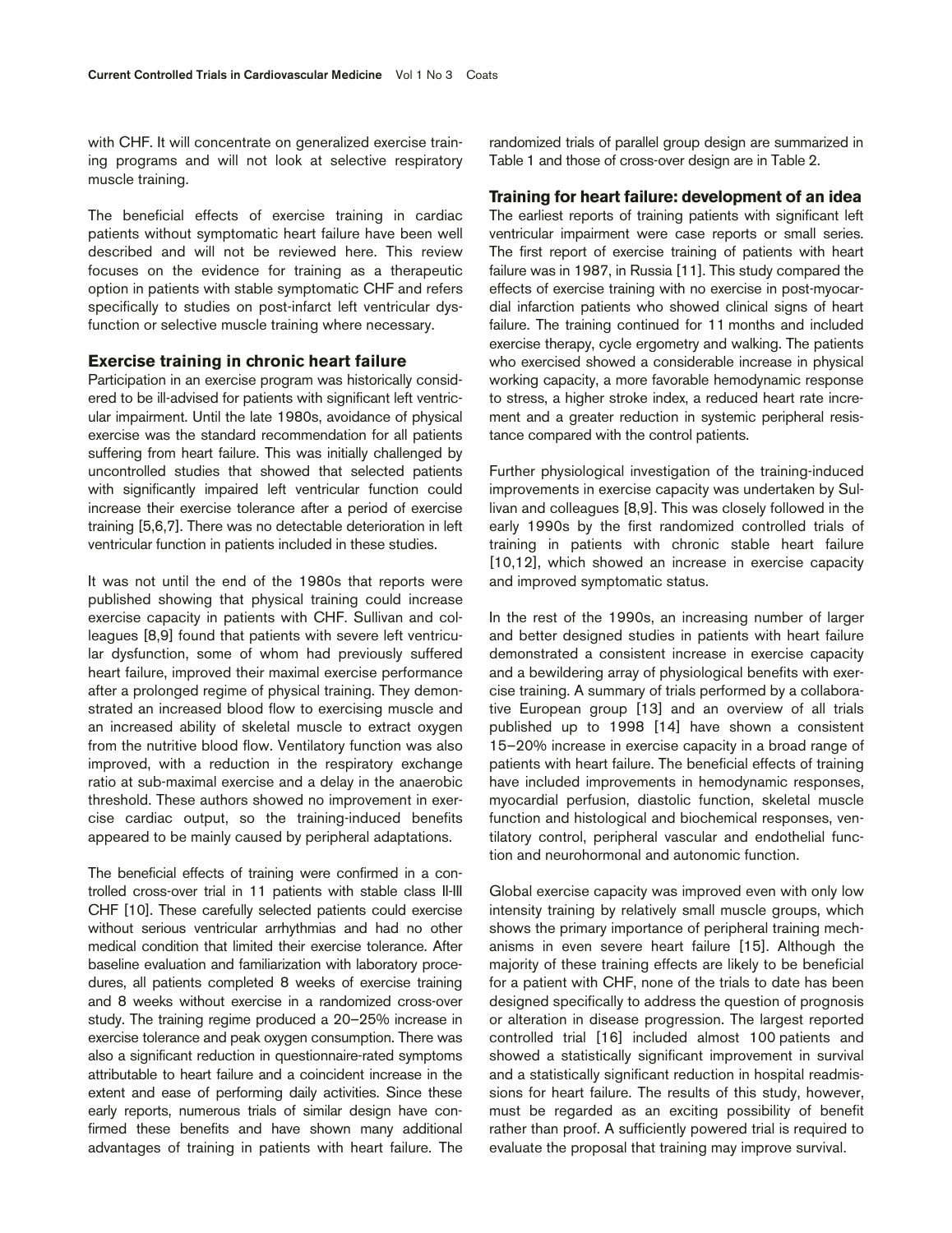#### **Randomized controlled cross-over trials of exercise training in patients with impaired left ventricular function**

| Authors                  | $\sqrt{n}$                                       | Exercise Program                                                                      | Outcome versus Control                                                                                                                                                                                                                                                                                                                                                                                                                                                                  |
|--------------------------|--------------------------------------------------|---------------------------------------------------------------------------------------|-----------------------------------------------------------------------------------------------------------------------------------------------------------------------------------------------------------------------------------------------------------------------------------------------------------------------------------------------------------------------------------------------------------------------------------------------------------------------------------------|
| Coats 1990, 1992 [10,12] | $ExT n = 17$                                     | Home-based 8 week<br>program. Cycle for 20 min<br>$\times$ 3/week at 60-80%<br>max HR | Ex tolerance increased by $18.7\%$ ( $P < 0.001$ )<br>Peak $O2$ uptake increased by 18.2% ( $P$ <0.01)<br>Other physiological benefits included decreased ventilation<br>and improved heart rate variability                                                                                                                                                                                                                                                                            |
| Adamopoulos 1993 [34]    | $ExT_n = 12$                                     | Home-based 8 week<br>program. Cycle for 20 min<br>$\times$ 3/week at 60-80%<br>max HR | Reduced intramuscular phosphocreatine depletion and ADP<br>accumulation ( $P<0.003$ )                                                                                                                                                                                                                                                                                                                                                                                                   |
| Radaelli 1996 [35]       | ExT $n = 6$                                      | Home-based 20 min cycle<br>$\times$ 5 days/week $\times$ 5 weeks                      | Peak VO <sub>2</sub> increased by 15% (P<0.05)<br>Improved autonomic control of HR and peripheral vessels                                                                                                                                                                                                                                                                                                                                                                               |
| Meyer 1997 [36]          | $ExT_n = 18$                                     | Interval cycle and treadmill<br>training for 3 weeks                                  | Ex distance up $65\%$ ( $P<0.001$ )                                                                                                                                                                                                                                                                                                                                                                                                                                                     |
| Tyni-Lenne 1997 [37]     | $ExT n = 16$<br>(women)                          | Knee extensor endurance<br>training for 8 weeks                                       | Citrate synthase increased by $44\%$ ( $P < 0.0001$ ),<br>lactate dehydrogenase increased by 23% (P<0.002),<br>oxidative capacity in relation to glycolytic capacity increased<br>by 23% (P<0.002)<br>Peak $O2$ uptake increased by 14% ( $P<$ 0.0005)<br>Peak work rate increased by 43% (P<0.0001)<br>Increased distance ambulated during $6$ min ( $P < 0.03$ )<br>Improved overall ( $P<0.01$ ), physical ( $P<0.05$ ), and<br>psychosocial (P<0.03) health-related quality of life |
| Ohtsubo 1997 [38]        | $ExT n=7$                                        | Unilateral calf plantar flexion<br>exercise                                           | Smaller reduction in standardized intramuscular<br>phosphocreatine and intracellular pH after training (P<0.05)<br>New Borg scale improved $(P< 0.05)$                                                                                                                                                                                                                                                                                                                                  |
| Taylor 1999 [39]         | $ExT n=8$                                        | Training 3/week × 8 weeks                                                             | Ex time increased by 7.4%, peak $O2$ uptake increased by<br>17.6% (P<0.05), peak cardiac index increased by 10%<br>(P<0.05)                                                                                                                                                                                                                                                                                                                                                             |
| Owen 2000 [40]           | $ExT n=22$<br>elderly patients<br>(15 completed) | Training 1/week × 12 weeks                                                            | Distance walked in 6 min increased by 20% ( $P<0.012$ )                                                                                                                                                                                                                                                                                                                                                                                                                                 |
| Maiorana 2000 [41]       | $ExT n = 13$                                     | Circuit weight training<br>program for 8 weeks                                        | Peak $O_2$ uptake increased by 11.8% ( $P < 0.01$ )<br>Ex time increased by 18.4% ( $P$ <0.01)<br>Maximal skeletal muscle isotonic voluntary contractile strength<br>increased by $17.9\%$ ( $P < 0.001$ )                                                                                                                                                                                                                                                                              |

 $ex = exercise$ , ExT = exercise training, HR = heart rate, peak  $O<sub>2</sub>$  uptake = peak oxygen consumption, WL = work load

## **Unanswered questions**

Although there are many reports of training, few have prospectively compared the elements of the training program. Important points that still need to be considered include the optimal frequency and intensity of training, the necessary duration for training effects and how long these effects last after cessation of a formal program. Other points that need to be addressed in future controlled trials include details of the most appropriate selection of patients, the elements of the training program and possible interactions with modern heart failure medications. Although cardiovascular medicine has greatly improved in the last decade as a result of randomized controlled trials of effective treatments, this oldest of physical therapies remains extremely difficult to evaluate. This is at least partly because our modern system of funding trials is firmly

in favor of commercial patentable treatments. A program of government support for randomized non-commercial treatment trials is needed if these important questions and considerations are to receive a timely answer.

#### **Acknowledgements**

Professor Coats is supported by the Viscount Royston Trust. Some of the work described in this manuscript was supported by the British Heart Foundation and the Peel Medical Research Trust.

#### **References**

- 1. Drexler H, Coats AJ: **Explaining fatigue in congestive heart failure.** *Annu Rev Med* 1996, **47**:241–256.
- 2. Clark A, Coats A: **The mechanisms underlying the increased ventilatory response to exercise in chronic stable heart failure.** *Eur Heart J* 1992, **13**:1698–1708.
- 3. Piepoli M, Clark AL, Volterrani M, Adamopoulos S, Sleight P, Coats AJ: **Contribution of muscle afferents to the hemodynamic, autonomic, and ventilatory responses to exercise in patients with chronic heart failure: effects of physical training.** *Circulation* 1996, **93**:940–952.